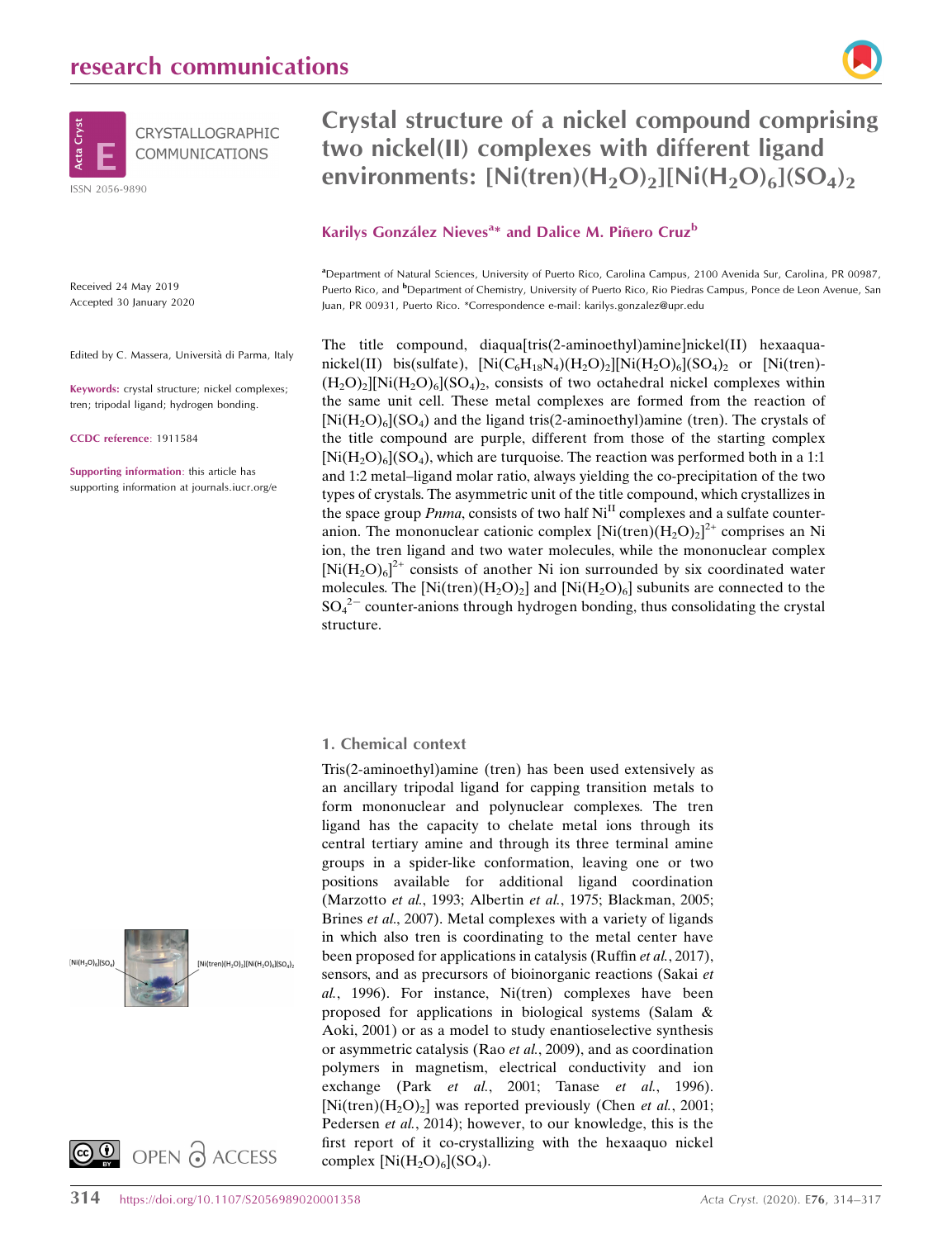

### 2. Structural commentary

Fig. 1 shows the molecular structure of the title compound, which crystallizes in the space group *Pnma*. Its asymmetric unit comprises two half  $Ni<sup>II</sup>$  complexes and a sulfate counteranion. Each Ni complex shows a different ligand environment: (i) the mononuclear cationic complex  $[Ni(tren)(H_2O)_2]^{2+}$ includes Ni1, the tren ligand and two water molecules; (ii) the mononuclear complex  $[Ni(H_2O)_6]^{2+}$  consists of Ni2 surrounded by six coordinated water molecules.

Ni1 exhibits an octahedral geometry of the type  $N_4O_2$ , with the central N1 atom of the tren ligand occupying one of the axial positions and atoms  $N2$ ,  $N3$  and  $N2<sup>i</sup>$  occupying three of the equatorial positions [symmetry code: (i)  $x, -y + \frac{1}{2}, z$ ]. The remaining two positions, one axial (O2) and one equatorial (O1), are occupied by two oxygen atoms from the two water molecules. The bond lengths are similar for the Ni1—N bonds that are *trans* to oxygen atoms; for instance,  $Ni1 - N1_{ax}$  is 2.064 (2) Å and Ni1-N3<sub>eq</sub> is 2.069 (2) Å; a longer bond distance is observed between  $Ni1-N2_{eq}$ , 2.122 (2), which is trans by symmetry to another nitrogen atom, N2<sup>i</sup>. The nickeloxygen bond length is shorter for  $\text{Ni1--O2}_{\text{ax}}$  at 2.094 (2) Å, in comparison to  $\mathrm{Ni1-O1}_{\mathrm{ea}}$ , which is 2.140 (2) Å. The N3 and C3 atoms of the tren ligand lie on a mirror plane perpendicular to [010]. This results in a symmetry-induced disorder of the N3/C4/C3 fragment. The octahedral geometry around the Ni1 ion is reflected by the angles  $N1 - Ni1 - O2 = 178.42$  (8)°.  $N2 - Ni1 - N2<sup>i</sup> = 164.74 (9)°$ , and  $N3 - Ni1 - O1 = 177.27 (8)°$ .

Table 1 Hydrogen-bond geometry  $(\AA, \degree)$ .

| $D-H\cdots A$                                                | $D-H$   | $H \cdot \cdot \cdot A$                             | $D\cdot\cdot\cdot A$                   | $D$ -H $\cdots$ A |
|--------------------------------------------------------------|---------|-----------------------------------------------------|----------------------------------------|-------------------|
| $O1 - H1 \cdots O8i$                                         | 0.78(2) | 2.05(2)                                             | 2.8212(16)                             | 172(2)            |
| $O2-H2\cdots$ O6                                             | 0.81(2) | 1.96(2)                                             | 2.7342(15)                             | 162(3)            |
| $O3-H3E\cdots O9n$                                           | 0.81(2) | 1.94(2)                                             | 2.731(2)                               | 167(2)            |
| $O3-H3F\cdots O7i$                                           | 0.85(2) | 2.05(2)                                             | 2.8403(18)                             | 155(2)            |
| $O4 - H4C \cdot O6$                                          | 0.83(2) | 1.91(2)                                             | 2.7249 (18)                            | 171(2)            |
| $O4 - H4D \cdots O81$                                        | 0.83(2) | 1.95(2)                                             | 2.7810(18)                             | 179(2)            |
| $O5 - H5A \cdots O7III$                                      | 0.88    | 2.02                                                | 2.8125(19)                             | 150               |
| $O5 - H5B \cdot O7$                                          | 0.88    | 1.95                                                | 2.7826(17)                             | 160               |
|                                                              |         |                                                     |                                        |                   |
| codes:<br>Symmetry<br>$-x+\frac{1}{2}, -y+1, z+\frac{1}{2}.$ | (i)     | (ii)<br>$x + \frac{1}{2}$ , y, $-z + \frac{3}{2}$ ; | $-x+\frac{1}{2}, -y+1, z-\frac{1}{2};$ | (iii)             |

The Ni2 ion of the mononuclear complex  $[Ni(H_2O)_6]^{2+}$  also shows an octahedral geometry. In the asymmetric unit, the atom Ni2 sits on an inversion center on a screw axis along the b-axis direction. The  $Ni2-O<sub>water</sub>$  bond lengths with O3, O4 and O5 range between 2.051 (1) and 2.074 (1)  $\AA$ , respectively, with angles of  $180^\circ$  due to symmetry.

#### 3. Supramolecular features

The crystal structure of the title compound is consolidated through intermolecular hydrogen bonding between the water molecules from the  $[Ni(tren)(H_2O)_2]$  complex, the sulfate oxygen atoms and the water molecules from the  $[Ni(H_2O)_6]$ complex (Fig. 2 and Table 1). In particular, the two water molecules of  $\left[\text{Ni(tren)}\right]\left(\text{H}_2\text{O}_2\right)$  form  $\text{O1-H1}\cdots\text{O8}^{\text{i}}$  and  $\text{O2}-$ H2 $\cdots$ O6 hydrogen bonds of 2.05 (2) and 1.96 (2) Å respectively, involving two neighboring  $SO_4^2$  anions [symmetry code: (i)  $x + \frac{1}{2}$ ,  $y, -z + \frac{3}{2}$ . The [Ni(H<sub>2</sub>O)<sub>6</sub>] complex is hydrogen bonded to adjacent  $SO_4^2$  anions through  $O_3$ -H3 $E\cdots$ O9<sup>ii</sup>,  $O3 - H3F\cdots O7^i$ ,  $O4 - H4C\cdots O6$ ,  $O4 - H4D\cdots O8^i$ ,  $O5 -$ H5B $\cdots$ O7, O5-H5A $\cdots$ O7<sup>iii</sup> contacts [symmetry codes: (ii)  $-x + \frac{1}{2}$ ,  $-y + 1$ ,  $z - \frac{1}{2}$ ; (iii)  $-x + \frac{1}{2}$ ,  $-y + 1$ ,  $z + \frac{1}{2}$ . These hydrogen-bond distances range from 1.905 (15) to  $2.047(18)$  Å. Additional weak hydrogen bonds are formed between the hydrogen atoms from the primary amine groups of the tren ligand and the sulfate oxygen atoms.



#### Figure 1

View of the molecular structure of the title compound with displacement ellipsoids drawn at the 20% probability level and labeling scheme for the symmetry-independent atoms. The  $CH<sub>2</sub>$  hydrogen atoms have been omitted for clarity. The symmetry operations generating the equivalent atoms are  $1 - x$ ,  $1 - y$ ,  $2 - z$  and  $x$ ,  $\frac{1}{2} - y$ , z for  $[\text{Ni}(\text{H}_2\text{O})_6]^{\text{2+}}$  and [Ni(tren) $(H_2O)_2$ ]<sup>2+</sup>, respectively.





The hydrogen-bonding network (cyan dotted lines) in the title compound. Symmetry codes: (i)  $x + \frac{1}{2}$ ,  $y$ ,  $-z + \frac{3}{2}$ ; (ii)  $-x + \frac{1}{2}$ ,  $-y + 1$ ,  $z - \frac{1}{2}$ ; (iii)  $-x + \frac{1}{2}$ ,  $-y + 1, z + \frac{1}{2}.$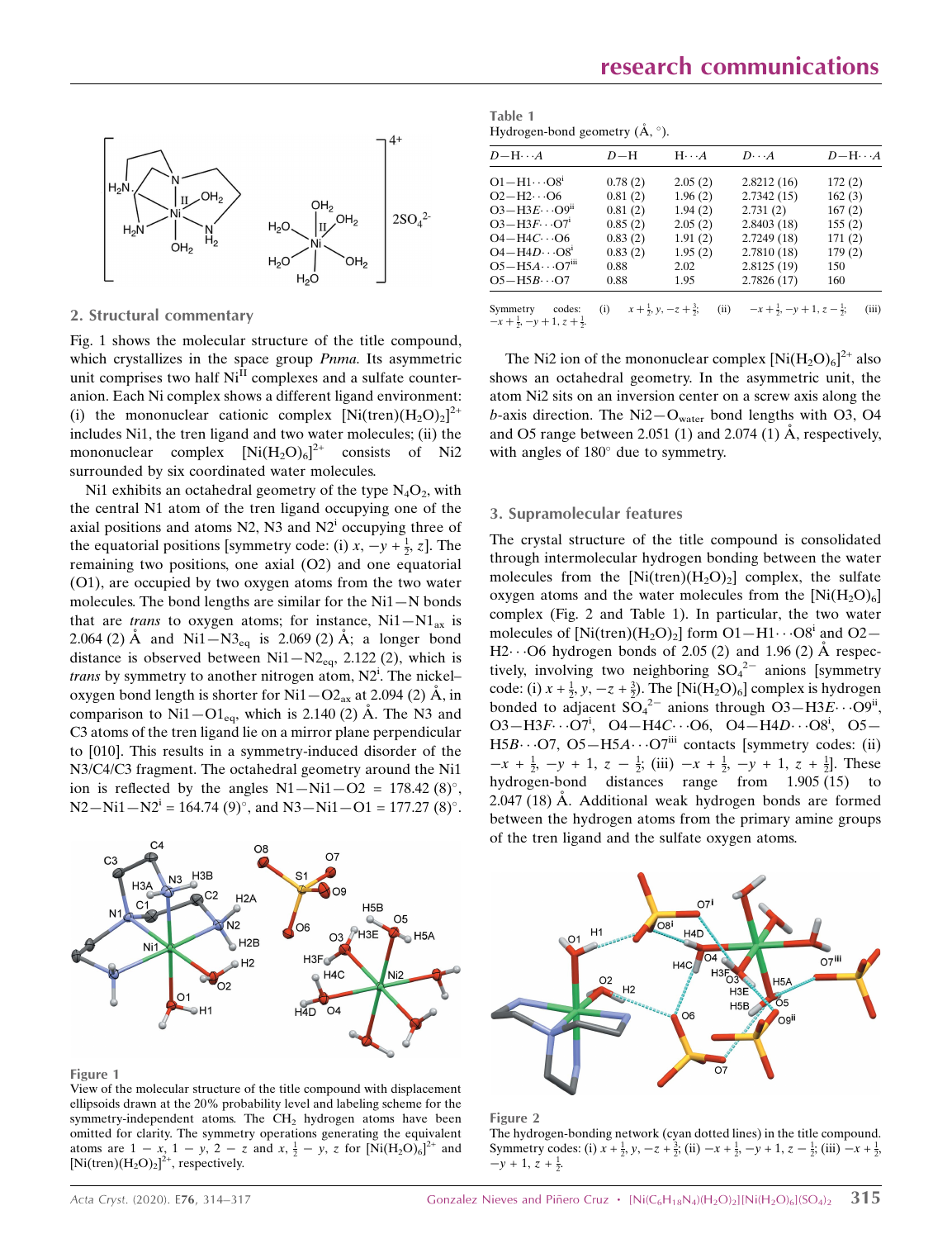#### 4. Database survey

A search for tris(2-aminoethyl)aminenickel complexes in the Cambridge Structural Database (CSD version 5.38, updated February 2019; Groom et al., 2016) yielded 222 hits. Among these results, 124 hits contained the ligand tris(2-aminoethyl)amine capping the nickel ion, along with other types of ligands on the remaining coordination sites. Only two hits contain the diaqua[tris(2-aminoethyl)amine]nickel(II) complex,  $[Ni(tren)(H<sub>2</sub>O)<sub>2</sub>]$  (LUMVIY; Chen et al., 2001; TIYQAT; Tanase et al., 1996). More precisely, the asymmetric unit in LUMVIY comprises the  $[Ni(tren)(H_2O)_2]^{2+}$  cation with two independent halves of a 1,5-naphthalenedisulfonate (1,5nds) ligand as counter-anion. A common feature of this structure with the title compound is the hydrogen bond network formed between the water molecules on the Ni(tren) motif with the counter anions. However, in the title compound, also the hydrogen atoms on the primary amine groups form hydrogen bonds with the sulfate anions, albeit quite weak. In TIYQAT, sulfate anions act as counter-ions for the  $[Ni(tren)(H_2O)_2]^{2+}$  complex, and uncoordinated water molecules are included in the crystal lattice. The angle between the Ni center and the two oxygen atoms from the coordinated water molecules are  $86.52 (5)°$  (O7-Ni1-O8) and  $86.9 (4)$ °  $(O5-Ni1-O6)$  for LUMVIY and TIYQAT, respectively. The corresponding angle O2—Ni—O1 in the tittle compound has a value of  $88.70(8)^\circ$ , which is in good agreement with the reported values. The title compound is the first example of a crystal structure of  $\left[\text{Ni}(tren)(\text{H}_2\text{O})_2\right]^{2+}$  cocrystallizing with the  $\left[\text{Ni}(\text{H}_2\text{O})_6\right]^{2+}$  complex.

#### 5. Synthesis and crystallization

The synthesis of the title compound is summarized in the reaction scheme shown in Fig. 3. NiSO<sub>4</sub>.6H<sub>2</sub>O and tris(2aminoethyl)amine (tren) were used without further purification. A methanolic solution of  $NiSO<sub>4</sub>·6H<sub>2</sub>O$  (0.0265 g, 0.1 mmol) was added slowly to a tren (0.0146 g, 0.1 mmol) solution (4 mL MeOH) at room temperature. The resulting solution was stirred for two h and it changed color from light green to purple. The solution was then filtered through celite and evaporated under reduced pressure. Single crystals of the title compound were obtained by vapor diffusion of methanol into 2-propanol. In the crystallization process, two types of crystal were formed: the starting reagent hexahydrate nickel (II) complex (turquoise crystals) and the nickel(II) tren complex (purple crystals, Fig. 4). The reaction was performed both in a 1:1 and 1:2 metal–ligand molar ratio, always yielding



Figure 3 Reaction scheme for the synthesis of  $[Ni(tran)(H_2O)_2][Ni(H_2O)_6](SO_4)_2$ .

| Table 2                     |                                                           |
|-----------------------------|-----------------------------------------------------------|
| Experimental details.       |                                                           |
| Crystal data                |                                                           |
| Chemical formula            | $[Ni(C_6H_{18}N_4)(H_2O)_2]$ [Ni(-<br>$H_2O_6$ $(SO_4)_2$ |
| $M_{r}$                     | 599.91                                                    |
| Crystal system, space group | Orthorhombic, Pnma                                        |
| Temperature $(K)$           | 293                                                       |
| $a, b, c (\AA)$             | $11.8937(1)$ , $21.3933(2)$ , $8.4468(1)$                 |
| $V(\AA^3)$                  | 2149.25(4)                                                |
| Z                           | 4                                                         |
| Radiation type              | $Cu$ K $\alpha$                                           |
| $\mu$ (mm <sup>-1</sup> )   | 4.76                                                      |
| Crystal size (mm)           | $0.28 \times 0.21 \times 0.09$                            |

Data collection

| Absorption correction                                                        | Multi-scan (CrysAlis PRO; Rigaku<br>OD, 2015) |
|------------------------------------------------------------------------------|-----------------------------------------------|
| $T_{\min}, T_{\max}$                                                         | 0.353, 0.661                                  |
| No. of measured, independent and<br>observed $[I > 2\sigma(I)]$ reflections  | 17858, 2044, 1996                             |
| $R_{\rm int}$                                                                | 0.023                                         |
| $(\sin \theta/\lambda)_{\text{max}}$ $(\text{\AA}^{-1})$                     | 0.605                                         |
| Refinement                                                                   |                                               |
| $R[F^2 > 2\sigma(F^2)], wR(F^2), S$                                          | 0.023, 0.063, 1.12                            |
| No. of reflections                                                           | 2044                                          |
| No. of parameters                                                            | 173                                           |
| No. of restraints                                                            | 8                                             |
| H-atom treatment                                                             | All H-atom parameters refined                 |
| $\Delta \rho_{\text{max}}$ , $\Delta \rho_{\text{min}}$ (e Å <sup>-3</sup> ) | $0.37, -0.35$                                 |

Rigaku Oxford Diffraction Super-Nova, Single source at offset/far,

HyPix3000

Computer programs: CrysAlis PRO (Rigaku OD, 2015), olex2.solve (Bourhis et al., 2015), SHELXL2016 (Sheldrick, 2015) and OLEX2 (Dolomanov et al., 2009).

the title compound. IR data: 3265 (m), 3171 (m), 2937 (w), 2891 (w), 1607 (m), 1472 (w) 1338 (w), 1054 (s), 984 (m), 885 (m), 750 (w), 685 (w).

#### 6. Refinement

Crystal data, data collection and structure refinement details are summarized in Table 2. H atoms were included in geometrically calculated positions for the alkyl and amine groups using a riding model:  $C-H = 0.97 \text{ Å}$  and  $N-H =$ 0.89 Å with  $U_{\text{iso}}(H) = 1.2U_{\text{eq}}(C, N)$ . The hydrogen atoms of the water molecules were located from the difference-Fourier map; they were refined freely in the case of O1 and O2, with a DFIX of 0.85 (2) Å and  $U_{\text{iso}}(H) = 1.5U_{\text{eq}}(O)$  in the case of O3 and O4, and riding with O-H =  $0.88 \text{ Å}$  and  $U_{\text{iso}}(H)$  $=1.5U_{eq}(O)$  in the case of O5.



Figure 4

Crystallization of  $\left[\text{Ni(tren)(H<sub>2</sub>O)<sub>2</sub>}\right]\left[\text{Ni(H<sub>2</sub>O)<sub>6</sub>}\right]\left[\text{SO}_4\right]$  and  $\left[\text{Ni(H<sub>2</sub>O)<sub>6</sub>}\right]\text{SO}_4$ in the same reaction vial.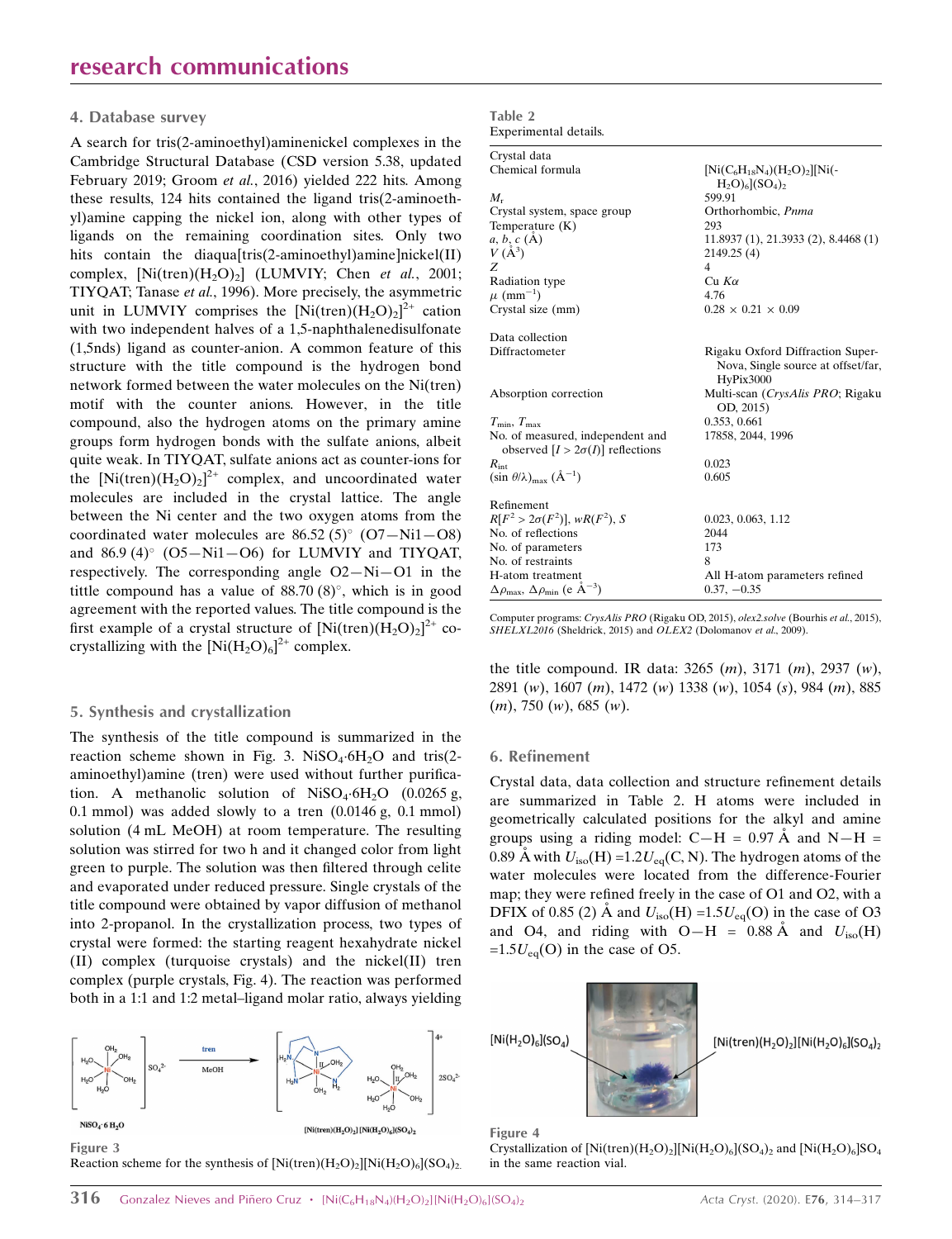The N3 and C3 atoms of the tren ligand lie on a mirror plane perpendicular to [010]. This results in a symmetry-induced disorder of the N3/C4/C3 fragment.

#### Acknowledgements

We are grateful to the Department of Natural Science at UPR Carolina Campus (Department of Education, grant No. PO31S130068; however, those contents do not necessarily represent the policy of the Department of Education, and you should not assume endorsement by the Federal Government) and the University of Puerto Rico's Molecular Sciences Research Center for the use of the Rigaku XTLab SuperNova diffractometer. Special thanks to Dr Indranil Chakraborty for consultation on the final refinement of the structure.

#### Funding information

This material is based upon work supported by the National Science Foundation under grant No. 1626103. This study was supported by an Institutional Development Award (IDeA) INBRE grant No. P20GM103475 from the National Institute of General Medical Sciences (NIGMS), a component of the National Institutes of Health (NIH), and the Bioinformatics Research Core of the INBRE. Its contents are solely the responsibility of the authors and do not necessarily represent the official view of NIGMS or NIH.

References

- [Albertin, G., Bordignon, E. & Orio, A. A. \(1975\).](http://scripts.iucr.org/cgi-bin/cr.cgi?rm=pdfbb&cnor=xi2016&bbid=BB1) Inorg. Chem. 14, [1411–1413.](http://scripts.iucr.org/cgi-bin/cr.cgi?rm=pdfbb&cnor=xi2016&bbid=BB1)
- [Blackman, A. G. \(2005\).](http://scripts.iucr.org/cgi-bin/cr.cgi?rm=pdfbb&cnor=xi2016&bbid=BB2) Polyhedron, 24, 1–39.
- [Bourhis, L. J., Dolomanov, O. V., Gildea, R. J., Howard, J. A. K. &](http://scripts.iucr.org/cgi-bin/cr.cgi?rm=pdfbb&cnor=xi2016&bbid=BB3) [Puschmann, H. \(2015\).](http://scripts.iucr.org/cgi-bin/cr.cgi?rm=pdfbb&cnor=xi2016&bbid=BB3) Acta Cryst. A71, 59–75.
- [Brines, L. M., Shearer, J., Fender, J. K., Schweitzer, D., Shoner, S. C.,](http://scripts.iucr.org/cgi-bin/cr.cgi?rm=pdfbb&cnor=xi2016&bbid=BB4) [Barnhart, D., Kaminsky, W., Lovell, S. & Kovacs, J. A. \(2007\).](http://scripts.iucr.org/cgi-bin/cr.cgi?rm=pdfbb&cnor=xi2016&bbid=BB4) Inorg. Chem. 46[, 9267–9277.](http://scripts.iucr.org/cgi-bin/cr.cgi?rm=pdfbb&cnor=xi2016&bbid=BB4)
- [Chen, C., Cai, J., Feng, X. & Chen, X. \(2001\).](http://scripts.iucr.org/cgi-bin/cr.cgi?rm=pdfbb&cnor=xi2016&bbid=BB5) J. Chem. Crystallogr. 31, [271–280.](http://scripts.iucr.org/cgi-bin/cr.cgi?rm=pdfbb&cnor=xi2016&bbid=BB5)
- [Dolomanov, O. V., Bourhis, L. J., Gildea, R. J., Howard, J. A. K. &](http://scripts.iucr.org/cgi-bin/cr.cgi?rm=pdfbb&cnor=xi2016&bbid=BB6) [Puschmann, H. \(2009\).](http://scripts.iucr.org/cgi-bin/cr.cgi?rm=pdfbb&cnor=xi2016&bbid=BB6) J. Appl. Cryst. 42, 339–341.
- [Groom, C. R., Bruno, I. J., Lightfoot, M. P. & Ward, S. C. \(2016\).](http://scripts.iucr.org/cgi-bin/cr.cgi?rm=pdfbb&cnor=xi2016&bbid=BB7) Acta Cryst. B72[, 171–179.](http://scripts.iucr.org/cgi-bin/cr.cgi?rm=pdfbb&cnor=xi2016&bbid=BB7)
- [Marzotto, A., Clemente, D. A., Ciccarese, A. & Valle, G. \(1993\).](http://scripts.iucr.org/cgi-bin/cr.cgi?rm=pdfbb&cnor=xi2016&bbid=BB8) J. [Crystallogr. Spectrosc. Res.](http://scripts.iucr.org/cgi-bin/cr.cgi?rm=pdfbb&cnor=xi2016&bbid=BB8) 23, 119–131.
- [Park, H. W., Sung, S. M., Min, K. S., Bang, H. & Suh, M. P. \(2001\).](http://scripts.iucr.org/cgi-bin/cr.cgi?rm=pdfbb&cnor=xi2016&bbid=BB9) Eur. [J. Inorg. Chem.](http://scripts.iucr.org/cgi-bin/cr.cgi?rm=pdfbb&cnor=xi2016&bbid=BB9) pp. 2857–2863.
- Pedersen, K. S., Bendix, J. & Clérac, R. (2014). Chem. Commun. 50, [4396–4415.](http://scripts.iucr.org/cgi-bin/cr.cgi?rm=pdfbb&cnor=xi2016&bbid=BB10)
- [Rao, S. A., Pal, A., Ghosh, R. & Das, S. K. \(2009\).](http://scripts.iucr.org/cgi-bin/cr.cgi?rm=pdfbb&cnor=xi2016&bbid=BB11) Inorg. Chem. 48, [10476.](http://scripts.iucr.org/cgi-bin/cr.cgi?rm=pdfbb&cnor=xi2016&bbid=BB11)
- Rigaku OD (2015). CrysAlis PRO[. Rigaku Oxford Diffraction,](http://scripts.iucr.org/cgi-bin/cr.cgi?rm=pdfbb&cnor=xi2016&bbid=BB18) [Yarnton, England.](http://scripts.iucr.org/cgi-bin/cr.cgi?rm=pdfbb&cnor=xi2016&bbid=BB18)
- [Ruffin, H., Boussambe, G. N. M., Roisnel, T., Dorcet, V., Boitrel, B. &](http://scripts.iucr.org/cgi-bin/cr.cgi?rm=pdfbb&cnor=xi2016&bbid=BB12) Le Gac, S. (2017). [J. Am. Chem. Soc.](http://scripts.iucr.org/cgi-bin/cr.cgi?rm=pdfbb&cnor=xi2016&bbid=BB12) 139, 13847–13857.
- [Sakai, K., Yamada, Y. & Tsubomura, T. \(1996\).](http://scripts.iucr.org/cgi-bin/cr.cgi?rm=pdfbb&cnor=xi2016&bbid=BB13) Inorg. Chem. 35, [3163–3172.](http://scripts.iucr.org/cgi-bin/cr.cgi?rm=pdfbb&cnor=xi2016&bbid=BB13)
- [Salam, A. Md. & Aoki, K. \(2001\).](http://scripts.iucr.org/cgi-bin/cr.cgi?rm=pdfbb&cnor=xi2016&bbid=BB14) Inorg. Chim. Acta, 314, 71–82.
- [Sheldrick, G. M. \(2015\).](http://scripts.iucr.org/cgi-bin/cr.cgi?rm=pdfbb&cnor=xi2016&bbid=BB16) Acta Cryst. C71, 3–8.
- [Tanase, T., Doi, M., Nouchi, R., Kato, M., Sato, Y., Ishida, K.,](http://scripts.iucr.org/cgi-bin/cr.cgi?rm=pdfbb&cnor=xi2016&bbid=BB17) [Kobayashi, K., Sakurai, T., Yamamoto, Y. & Yano, S. \(1996\).](http://scripts.iucr.org/cgi-bin/cr.cgi?rm=pdfbb&cnor=xi2016&bbid=BB17) Inorg. Chem. 35[, 4848–4857.](http://scripts.iucr.org/cgi-bin/cr.cgi?rm=pdfbb&cnor=xi2016&bbid=BB17)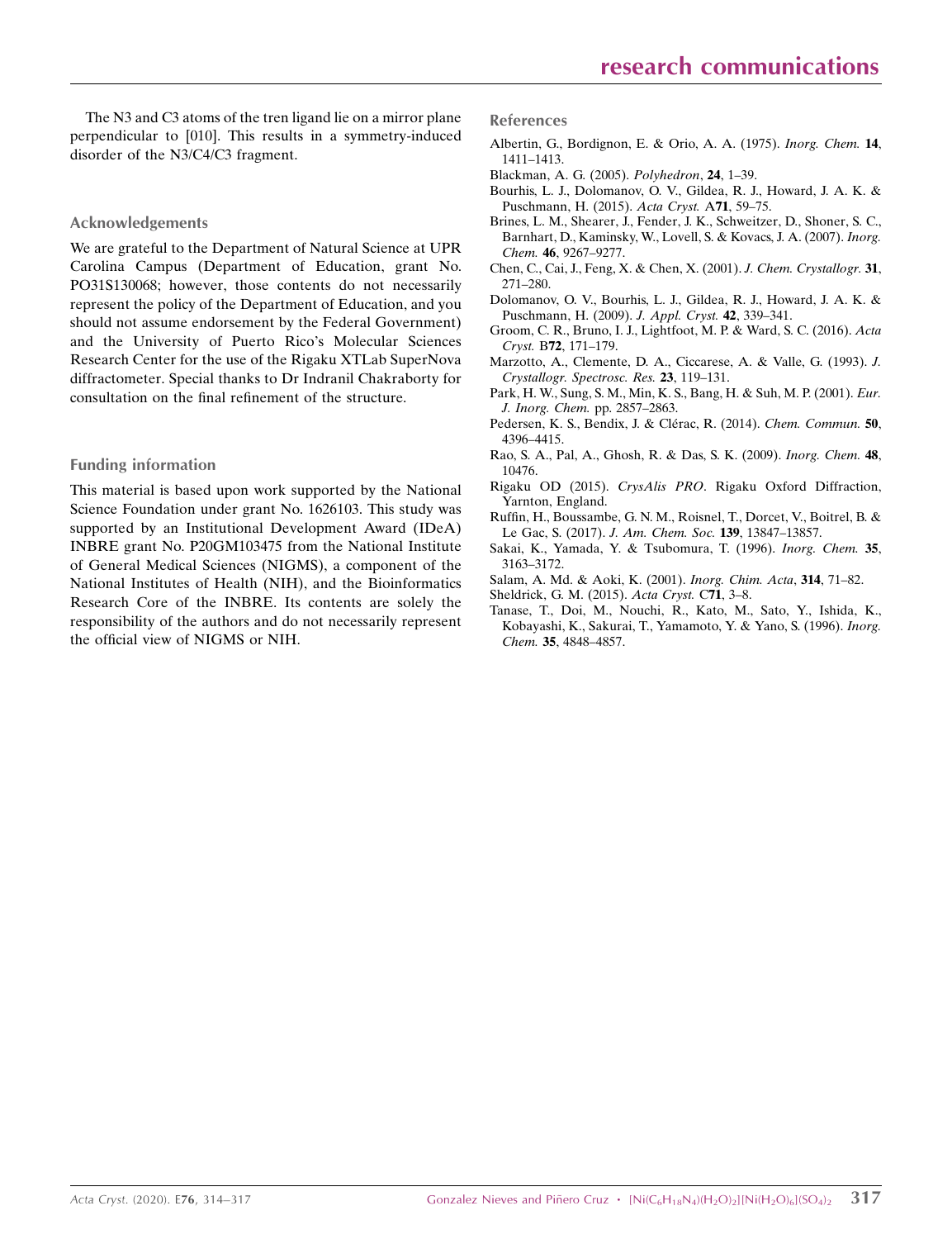# **supporting information**

## *Acta Cryst.* (2020). E**76**, 314-317 [https://doi.org/10.1107/S2056989020001358]

## **Crystal structure of a nickel compound comprising two nickel(II) complexes**  with different ligand environments:  $[Ni(tren)(H_2O)_2][Ni(H_2O)_6](SO_4)_2$

## **Karilys González Nieves and Dalice M. Piñero Cruz**

## **Computing details**

Data collection: *CrysAlis PRO* (Rigaku OD, 2015); cell refinement: *CrysAlis PRO* (Rigaku OD, 2015); data reduction: *CrysAlis PRO* (Rigaku OD, 2015); program(s) used to solve structure: *olex2.solve* (Bourhis *et al.*, 2015); program(s) used to refine structure: *SHELXL2016* (Sheldrick, 20156); molecular graphics: *OLEX2* (Dolomanov *et al.*, 2009); software used to prepare material for publication: *OLEX2* (Dolomanov *et al.*, 2009).

**Diaqua[tris(2-aminoethyl)amine]nickel(II) hexaaquanickel(II) bis(sulfate)** 

## *Crystal data*

 $[Ni(C_6H_{18}N_4)(H_2O)_2][Ni(H_2O)_6](SO_4)_2$  $M_r = 599.91$ Orthorhombic, *Pnma*  $a = 11.8937(1)$  Å  $b = 21.3933(2)$  Å  $c = 8.4468(1)$  Å  $V = 2149.25$  (4) Å<sup>3</sup>  $Z = 4$  $F(000) = 1256$ *Data collection*

Rigaku Oxford Diffraction SuperNova, Single source at offset/far, HyPix3000 diffractometer *ω* scans Absorption correction: multi-scan (CrysAlis PRO; Rigaku OD, 2015)  $T_{\text{min}} = 0.353$ ,  $T_{\text{max}} = 0.661$ 17858 measured reflections

## *Refinement*

Refinement on *F*<sup>2</sup> Least-squares matrix: full  $R[F^2 > 2\sigma(F^2)] = 0.023$  $wR(F^2) = 0.063$  $S = 1.12$ 2044 reflections 173 parameters 8 restraints Primary atom site location: dual Secondary atom site location: difference Fourier map

 $D_x = 1.854$  Mg m<sup>-3</sup> Cu *Kα* radiation, *λ* = 1.54184 Å Cell parameters from 14387 reflections  $\theta$  = 3.7–68.8°  $\mu$  = 4.76 mm<sup>-1</sup> *T* = 293 K Block, clear violet  $0.28 \times 0.21 \times 0.09$  mm

2044 independent reflections 1996 reflections with  $I > 2\sigma(I)$  $R_{\text{int}} = 0.023$  $\theta_{\text{max}} = 68.9^{\circ}, \theta_{\text{min}} = 4.1^{\circ}$  $h = -14 \rightarrow 14$  $k = -25 \rightarrow 25$  $l = -10 \rightarrow 10$ 

Hydrogen site location: mixed All H-atom parameters refined  $w = 1/[\sigma^2 (F_o^2) + (0.0312P)^2 + 1.2986P]$ where  $P = (F_o^2 + 2F_c^2)/3$  $(\Delta/\sigma)_{\text{max}}$  < 0.001  $Δρ<sub>max</sub> = 0.37 e Å<sup>-3</sup>$  $\Delta\rho_{\text{min}} = -0.35$  e Å<sup>-3</sup> Extinction correction: SHELXL2016 (Sheldrick, 2015), Fc\* =kFc[1+0.001xFc2 *λ*3 /sin(2*θ*)]-1/4 Extinction coefficient: 0.00044 (5)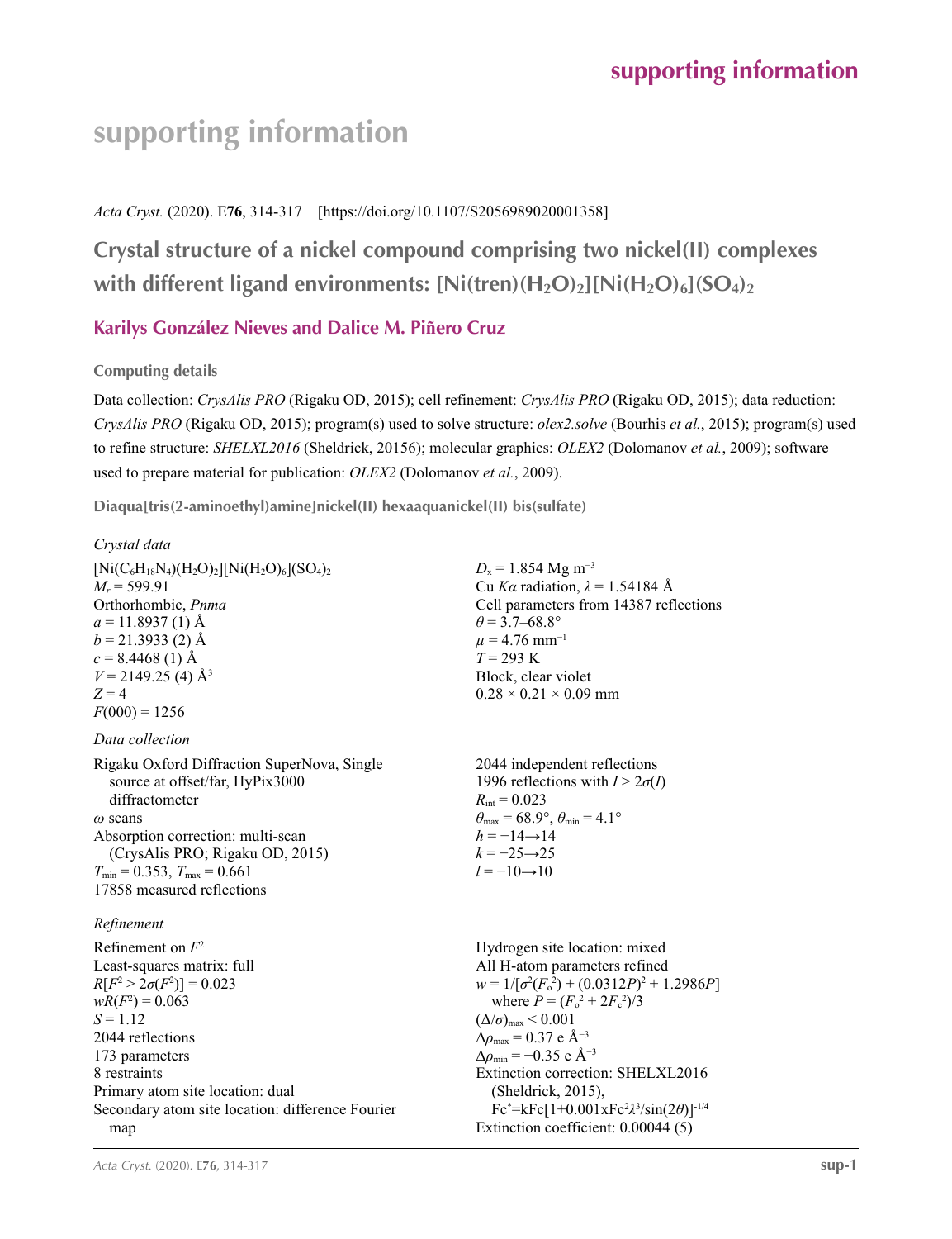## *Special details*

**Geometry**. All esds (except the esd in the dihedral angle between two l.s. planes) are estimated using the full covariance matrix. The cell esds are taken into account individually in the estimation of esds in distances, angles and torsion angles; correlations between esds in cell parameters are only used when they are defined by crystal symmetry. An approximate (isotropic) treatment of cell esds is used for estimating esds involving l.s. planes.

|                  | $\boldsymbol{x}$ | $\mathcal{Y}$ | $\boldsymbol{Z}$ | $U_{\rm iso}$ */ $U_{\rm eq}$ | Occ. (2) |
|------------------|------------------|---------------|------------------|-------------------------------|----------|
| Ni1              | 0.31517(3)       | 0.250000      | 0.58049(4)       | 0.01987(12)                   |          |
| O <sub>1</sub>   | 0.49430(15)      | 0.250000      | 0.5573(2)        | 0.0285(4)                     |          |
| H1               | 0.523(2)         | 0.2795(11)    | 0.592(3)         | $0.042(7)$ *                  |          |
| O <sub>2</sub>   | 0.33527(17)      | 0.250000      | 0.8268(2)        | 0.0315(4)                     |          |
| H2               | 0.304(2)         | 0.2795(11)    | 0.867(3)         | $0.056(8)$ *                  |          |
| N1               | 0.29062(16)      | 0.250000      | 0.3386(2)        | 0.0237(4)                     |          |
| N2               | 0.32729(13)      | 0.34830(7)    | 0.55183(18)      | 0.0291(3)                     |          |
| H2A              | 0.275056         | 0.367313      | 0.609911         | $0.035*$                      |          |
| H2B              | 0.394537         | 0.361563      | 0.583583         | $0.035*$                      |          |
| N <sub>3</sub>   | 0.14137(18)      | 0.250000      | 0.5913(3)        | 0.0330(5)                     |          |
| H <sub>3</sub> A | 0.116429         | 0.211740      | 0.613150         | $0.040*$                      | 0.5      |
| H3B              | 0.118127         | 0.275722      | 0.667351         | $0.040*$                      | 0.5      |
| C1               | 0.34686(17)      | 0.30780(9)    | 0.2826(2)        | 0.0336(4)                     |          |
| H1A              | 0.327506         | 0.315269      | 0.172689         | $0.040*$                      |          |
| H1B              | 0.427761         | 0.302752      | 0.289509         | $0.040*$                      |          |
| C2               | 0.31074(17)      | 0.36314(9)    | 0.3821(2)        | 0.0362(4)                     |          |
| H2C              | 0.354856         | 0.399608      | 0.353854         | $0.043*$                      |          |
| H2D              | 0.232177         | 0.372476      | 0.362353         | $0.043*$                      |          |
| C <sub>3</sub>   | 0.1684(2)        | 0.250000      | 0.3008(3)        | 0.0344(6)                     |          |
| H3C              | 0.145952         | 0.208172      | 0.269741         | $0.041*$                      | 0.5      |
| H3D              | 0.154994         | 0.277594      | 0.211689         | $0.041*$                      | 0.5      |
| C4               | 0.0975(3)        | 0.27067(19)   | 0.4375(5)        | 0.0384(10)                    | 0.5      |
| H <sub>4</sub> A | 0.092804         | 0.315934      | 0.437065         | $0.046*$                      | 0.5      |
| H4B              | 0.022018         | 0.254369      | 0.424014         | $0.046*$                      | 0.5      |
| Ni2              | 0.500000         | 0.500000      | 1.000000         | 0.02058(12)                   |          |
| O <sub>3</sub>   | 0.46413(12)      | 0.51163(6)    | 0.76229(15)      | 0.0337(3)                     |          |
| H3E              | 0.4398(19)       | 0.5433(9)     | 0.723(2)         | $0.051*$                      |          |
| H3F              | 0.5103(18)       | 0.4984(11)    | 0.693(2)         | $0.051*$                      |          |
| O4               | 0.47512(11)      | 0.40611(6)    | 0.96546(16)      | 0.0291(3)                     |          |
| H <sub>4</sub> C | 0.4079(14)       | 0.3972(9)     | 0.956(3)         | $0.044*$                      |          |
| H <sub>4</sub> D | 0.5051(17)       | 0.3935(9)     | 0.883(2)         | $0.044*$                      |          |
| O <sub>5</sub>   | 0.33269(10)      | 0.51618(6)    | 1.05567(15)      | 0.0309(3)                     |          |
| H <sub>5</sub> A | 0.320545         | 0.510448      | 1.156884         | $0.046*$                      |          |
| H5B              | 0.288625         | 0.490680      | 1.003402         | $0.046*$                      |          |
| S1               | 0.14894(3)       | 0.39419(2)    | 0.92733(4)       | 0.02016(12)                   |          |
| O <sub>6</sub>   | 0.26060(10)      | 0.36508(6)    | 0.92041(16)      | 0.0339(3)                     |          |
| O <sub>7</sub>   | 0.15935(10)      | 0.46130(5)    | 0.88353(15)      | 0.0297(3)                     |          |
| ${\rm O}8$       | 0.07525(11)      | 0.36247(6)    | 0.81077(16)      | 0.0341(3)                     |          |
| O <sub>9</sub>   | 0.10124(13)      | 0.38801(6)    | 1.08500(15)      | 0.0408(4)                     |          |
|                  |                  |               |                  |                               |          |

*Fractional atomic coordinates and isotropic or equivalent isotropic displacement parameters (Å<sup>2</sup>)*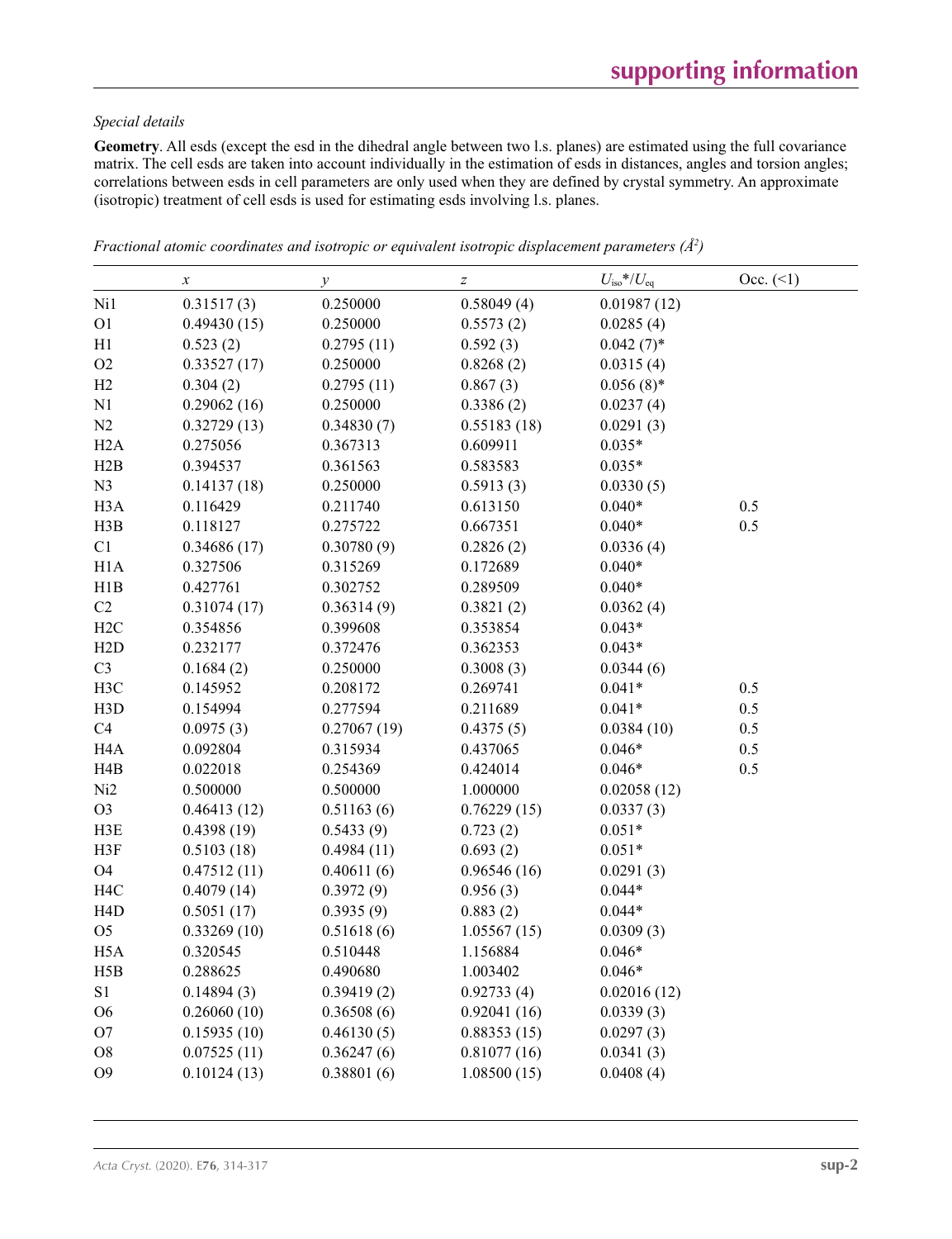# **supporting information**

|                 | $U^{11}$   | $U^{22}$   | $U^{33}$   | $U^{12}$       | $U^{13}$       | $U^{23}$       |
|-----------------|------------|------------|------------|----------------|----------------|----------------|
| Ni1             | 0.0238(2)  | 0.0199(2)  | 0.0160(2)  | 0.000          | $-0.00128(15)$ | 0.000          |
| O <sub>1</sub>  | 0.0262(9)  | 0.0235(9)  | 0.0357(10) | 0.000          | $-0.0058(8)$   | 0.000          |
| O <sub>2</sub>  | 0.0465(11) | 0.0277(10) | 0.0203(9)  | 0.000          | $-0.0002(8)$   | 0.000          |
| N <sub>1</sub>  | 0.0257(10) | 0.0280(10) | 0.0172(9)  | 0.000          | $-0.0027(8)$   | 0.000          |
| N <sub>2</sub>  | 0.0326(8)  | 0.0234(7)  | 0.0313(8)  | 0.0027(6)      | $-0.0018(6)$   | $-0.0024(6)$   |
| N <sub>3</sub>  | 0.0275(11) | 0.0381(12) | 0.0335(12) | 0.000          | 0.0076(9)      | 0.000          |
| C <sub>1</sub>  | 0.0396(10) | 0.0397(11) | 0.0214(9)  | $-0.0057(8)$   | 0.0016(8)      | 0.0098(8)      |
| C2              | 0.0439(10) | 0.0254(9)  | 0.0392(11) | $-0.0015(8)$   | $-0.0059(9)$   | 0.0115(8)      |
| C <sub>3</sub>  | 0.0316(13) | 0.0423(15) | 0.0292(13) | 0.000          | $-0.0114(11)$  | 0.000          |
| C4              | 0.0252(16) | 0.046(2)   | 0.044(2)   | 0.0077(14)     | $-0.0074(15)$  | $-0.0045(16)$  |
| Ni <sub>2</sub> | 0.0226(2)  | 0.0206(2)  | 0.0185(2)  | $-0.00029(15)$ | $-0.00085(15)$ | $-0.00050(15)$ |
| O <sub>3</sub>  | 0.0442(8)  | 0.0364(7)  | 0.0206(6)  | 0.0102(6)      | $-0.0007(6)$   | 0.0031(5)      |
| O <sub>4</sub>  | 0.0297(6)  | 0.0264(6)  | 0.0312(7)  | $-0.0037(5)$   | 0.0030(6)      | $-0.0036(5)$   |
| O <sub>5</sub>  | 0.0258(6)  | 0.0392(7)  | 0.0279(6)  | $-0.0029(5)$   | 0.0000(5)      | $-0.0073(6)$   |
| S <sub>1</sub>  | 0.0224(2)  | 0.0187(2)  | 0.0193(2)  | $-0.00018(14)$ | $-0.00065(14)$ | 0.00073(14)    |
| O <sub>6</sub>  | 0.0255(6)  | 0.0294(7)  | 0.0468(8)  | 0.0032(5)      | $-0.0021(6)$   | $-0.0059(6)$   |
| O7              | 0.0369(7)  | 0.0207(6)  | 0.0316(7)  | $-0.0039(5)$   | $-0.0083(5)$   | 0.0049(5)      |
| O <sub>8</sub>  | 0.0378(7)  | 0.0280(6)  | 0.0364(7)  | $-0.0079(5)$   | $-0.0130(6)$   | 0.0017(5)      |
| O <sub>9</sub>  | 0.0594(9)  | 0.0344(7)  | 0.0284(7)  | 0.0040(7)      | 0.0168(6)      | 0.0024(6)      |
|                 |            |            |            |                |                |                |

*Atomic displacement parameters (Å2 )*

## *Geometric parameters (Å, º)*

| $Ni1 - O1$              | 2.1395(18) | $C2 - H2D$               | 0.9700     |
|-------------------------|------------|--------------------------|------------|
| $Ni1 - O2$              | 2.0940(19) | $C3 - H3C$               | 0.9700     |
| $Ni1 - N1$              | 2.0640(19) | $C3 - H3C$               | 0.9700     |
| $Ni1 - N2$              | 2.1217(15) | $C3 - H3D$               | 0.9700     |
| $Ni1 - N2$ <sup>i</sup> | 2.1217(15) | $C3$ —H $3Di$            | 0.9700     |
| $Ni1 - N3$              | 2.069(2)   | $C3-C4$                  | 1.496(4)   |
| $O1 - H1$               | 0.78(2)    | $C4 - H4A$               | 0.9700     |
| $O1 - H1$ <sup>i</sup>  | 0.78(2)    | $C4 - H4B$               | 0.9700     |
| $O2-H2$                 | 0.81(2)    | $Ni2 - O3$ <sup>ii</sup> | 2.0678(13) |
| $O2-H2i$                | 0.81(2)    | $Ni2 - O3$               | 2.0678(13) |
| $N1 - C1$               | 1.483(2)   | $Ni2$ — $O4ii$           | 2.0511(13) |
| $N1 - C1$ <sup>i</sup>  | 1.483(2)   | $Ni2 - O4$               | 2.0511(13) |
| $N1 - C3$               | 1.488(3)   | $Ni2 - O5$               | 2.0739(12) |
| $N2-H2A$                | 0.8900     | $Ni2 - O5$ <sup>ii</sup> | 2.0739(12) |
| $N2 - H2B$              | 0.8900     | $O3 - H3E$               | 0.808(15)  |
| $N2-C2$                 | 1.481(2)   | $O3 - H3F$               | 0.851(15)  |
| $N3 - H3A$ <sup>i</sup> | 0.8900     | $O4 - H4C$               | 0.826(15)  |
| $N3 - H3A$              | 0.8900     | $O4 - H4D$               | 0.830(15)  |
| $N3$ —H $3B$            | 0.8900     | $O5 - H5A$               | 0.8756     |
| $N3$ —H $3Bi$           | 0.8900     | $O5 - H5B$               | 0.8759     |
| $N3-C4$                 | 1.468(4)   | $S1 - 06$                | 1.4679(13) |
| Cl <sub>–H1A</sub>      | 0.9700     | $S1 - 07$                | 1.4878(12) |
| $Cl-H1B$                | 0.9700     | $S1 - 08$                | 1.4826(12) |
|                         |            |                          |            |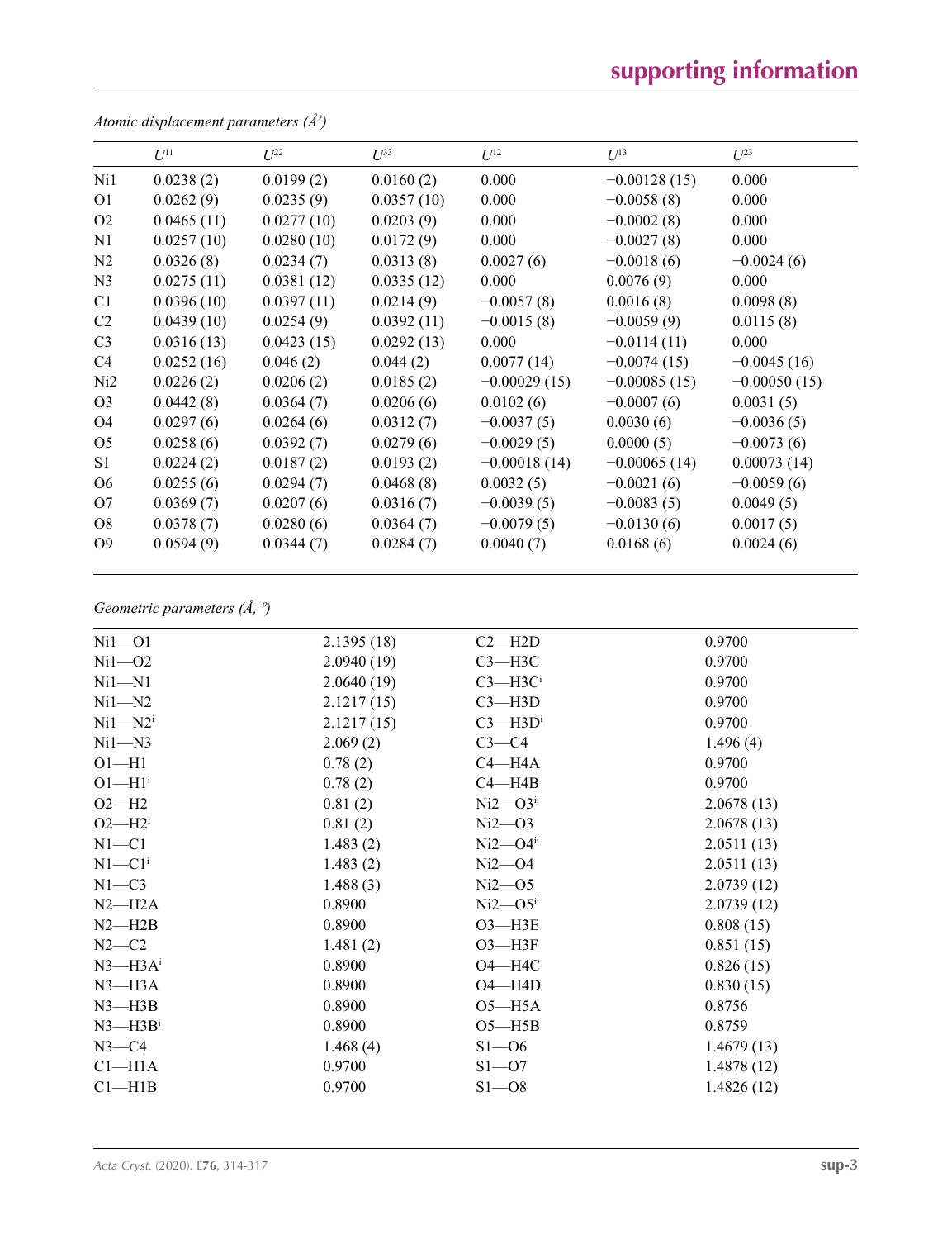# **supporting information**

| $C1 - C2$                     | 1.514(3)    | $S1 - O9$                        | 1.4537(13) |
|-------------------------------|-------------|----------------------------------|------------|
| $C2 - H2C$                    | 0.9700      |                                  |            |
|                               |             |                                  |            |
| $O2 - Ni1 - O1$               | 88.70 (8)   | $Cl$ - $C2$ - $H2D$              | 109.8      |
| $O2 - Ni1 - N2$               | 96.06(4)    | $H2C-C2-H2D$                     | 108.2      |
| $O2 - Ni1 - N2$ <sup>i</sup>  | 96.06(4)    | $N1-C3-H3Ci$                     | 109.06(3)  |
| $N1 - N11 - 01$               | 92.87(8)    | $N1-C3-H3C$                      | 109.1      |
| $N1 - N11 - 02$               | 178.42(8)   | $N1-C3-H3Di$                     | 109.07(10) |
| $N1 - N11 - N2$               | 84.07 (4)   | $N1-C3-H3D$                      | 109.1      |
| $N1 - N11 - N2$               | 84.07(4)    | $N1-C3-C4$                       | 112.6(2)   |
| $N1 - N11 - N3$               | 84.39 (9)   | H3C-C3-H3Ci                      | 134.6      |
| $N2^i$ -Ni1--01               | 85.52(4)    | $H3C^i$ -C3-H3D <sup>i</sup>     | 107.8      |
| $N2 - Ni1 - O1$               | 85.52(4)    | H3C-C3-H3D                       | 107.8      |
| $N2^i$ -Ni1- $N2$             | 164.74(9)   | $H3C - C3 - H3D$                 | 35.2       |
| $N3 - N11 - 01$               | 177.27(8)   | H3D-C3-H3Ci                      | 35.2       |
| $N3 - N11 - 02$               | 94.03(9)    | H3D-C3-H3Di                      | 75.0       |
| $N3 - N11 - N2$               | 94.18(4)    | $C4-C3-H3C$                      | 109.1      |
| $N3 - N11 - N2$               | 94.18(4)    | $C4-C3-H3Ci$                     | 77.37(16)  |
| $Ni1 - O1 - H1$ <sup>i</sup>  | 113.6(18)   | $C4-C3-H3Di$                     | 133.34(17) |
| $Ni1 - O1 - H1$               | 113.6(18)   | $C4-C3-H3D$                      | 109.1      |
| $H1 - O1 - H1$ <sup>i</sup>   | 109(3)      | $N3$ –C4–H3A <sup>i</sup>        | 34.21 (10) |
| $Ni1 - O2 - H2$               | 111.3(19)   | $N3-C4-C3$                       | 113.2(3)   |
| $Ni1 - O2 - H2$ <sup>i</sup>  | 111.3(19)   | $N3$ –C4–H4A                     | 108.9      |
| $H2 - O2 - H2$ <sup>i</sup>   |             | $N3-C4-H4B$                      | 108.9      |
| $Cl^{i}$ -N1-Ni1              | 103(4)      |                                  |            |
|                               | 104.58(11)  | $C3-C4-H3Ai$                     | 136.9(3)   |
| $Cl-M1-Ni1$                   | 104.58(11)  | $C3-C4-H4A$                      | 108.9      |
| $Cl-M1-C1$ <sup>i</sup>       | 113.0(2)    | $C3-C4-H4B$                      | 108.9      |
| $C1-M1-C3$                    | 111.85(12)  | $HA$ — $C4$ — $H3A$ <sup>i</sup> | 76.7       |
| $Cl^1$ —N1—C3                 | 111.85(12)  | HA—C4—H4B                        | 107.8      |
| $C3-M1-Mi1$                   | 110.50(15)  | $H4B - C4 - H3A$ <sup>i</sup>    | 109.6      |
| $Ni1 - N2 - H2A$              | 110.0       | $O3^{ii}$ -Ni2- $O3$             | 180.0      |
| $Ni1 - N2 - H2B$              | 110.0       | $O3ii$ -Ni2- $O5$                | 89.88(5)   |
| $H2A-M2-H2B$                  | 108.4       | $O3 - Ni2 - O5$                  | 90.12(5)   |
| $C2 - N2 - N11$               | 108.29(11)  | $O3^{ii}$ -Ni2- $O5^{ii}$        | 90.12(5)   |
| $C2-M2-H2A$                   | 110.0       | $O3 - Ni2 - O5$ <sup>ii</sup>    | 89.88 (5)  |
| $C2 - N2 - H2B$               | 110.0       | $O4 - Ni2 - O3ii$                | 92.87(5)   |
| $Ni1 - N3 - H3A$              | 110.0       | $O4^{ii}$ —Ni2—O3                | 92.87(5)   |
| $Ni1 - N3 - H3Ai$             | 110.008(12) | $O4 - Ni2 - O3$                  | 87.13(5)   |
| $Ni1 - N3 - H3B$              | 110.01(5)   | O4ii-Ni2-O3ii                    | 87.13(5)   |
| $Ni1 - N3 - H3B$              | 110.0       | $O4^{ii}$ —Ni2—O4                | 180.0      |
| $H3A - N3 - H3A$ <sup>i</sup> | 133.8       | $O4^{ii}$ —Ni2— $O5^{ii}$        | 93.28(5)   |
| $H3A - N3 - H3B$              | 108.4       | $O4^{ii}$ —Ni2—O5                | 86.72(5)   |
| $H3A - N3 - H3B$ <sup>i</sup> | 34.7        | $O4 - Ni2 - O5$ <sup>ii</sup>    | 86.72(5)   |
| $H3A^i$ -N3-H3B <sup>i</sup>  | 108.4       | $O4 - Ni2 - O5$                  | 93.28(5)   |
| $H3B$ —N3—H3A <sup>i</sup>    | 34.7        | $O5 - Ni2 - O5$ <sup>ii</sup>    | 180.00(7)  |
| $H3B$ -N3- $H3B$ <sup>i</sup> | 76.4        | $Ni2 - O3 - H3E$                 | 124.9(15)  |
| $C4 - N3 - N11$               | 108.42(19)  | Ni2—O3—H3F                       | 119.7(15)  |
| $C4 - N3 - H3A$               | 110.0       | НЗЕ-ОЗ-НЗЕ                       | 103(2)     |